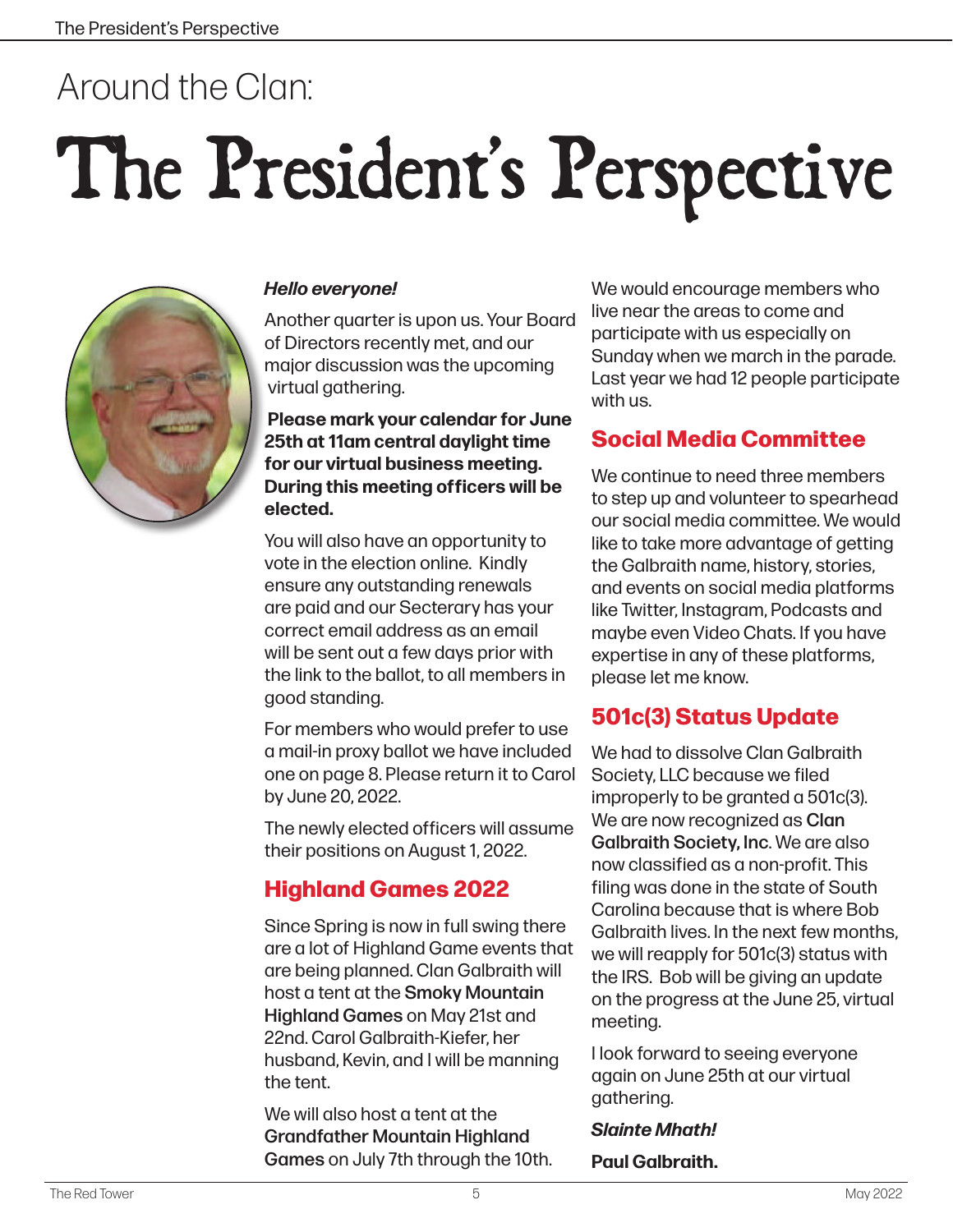

## **Notice of the Biannual Board Meeting & Election of Officers**

To be held virtually using zoom on Saturday June 25th 2022 at 11:00am CDT.

Pursuant to the By-Laws of the Clan Galbraith Society, you are being notified that elections will be held at the virtual Biennial Meeting on June 25, 2022.

**An email will be sent out June 23, with the link to the virtual gathering together with an Online ballot for the election of officers of the Clan Galbraith Society.** 

There is also a mail in proxy & ballot on page 8, if members would perfer to use it. Please ensure it is mailed to Carol by 20 June 2022.

Our current board are running for re-election and, at the date of publication, are currently uncontested. Read their short biography on the next page...



**Paul B. Galbraith President**



**Stan Gilbreath Vice President**



**Paul Munshower Secretary**

**Rich Satter Treasurer**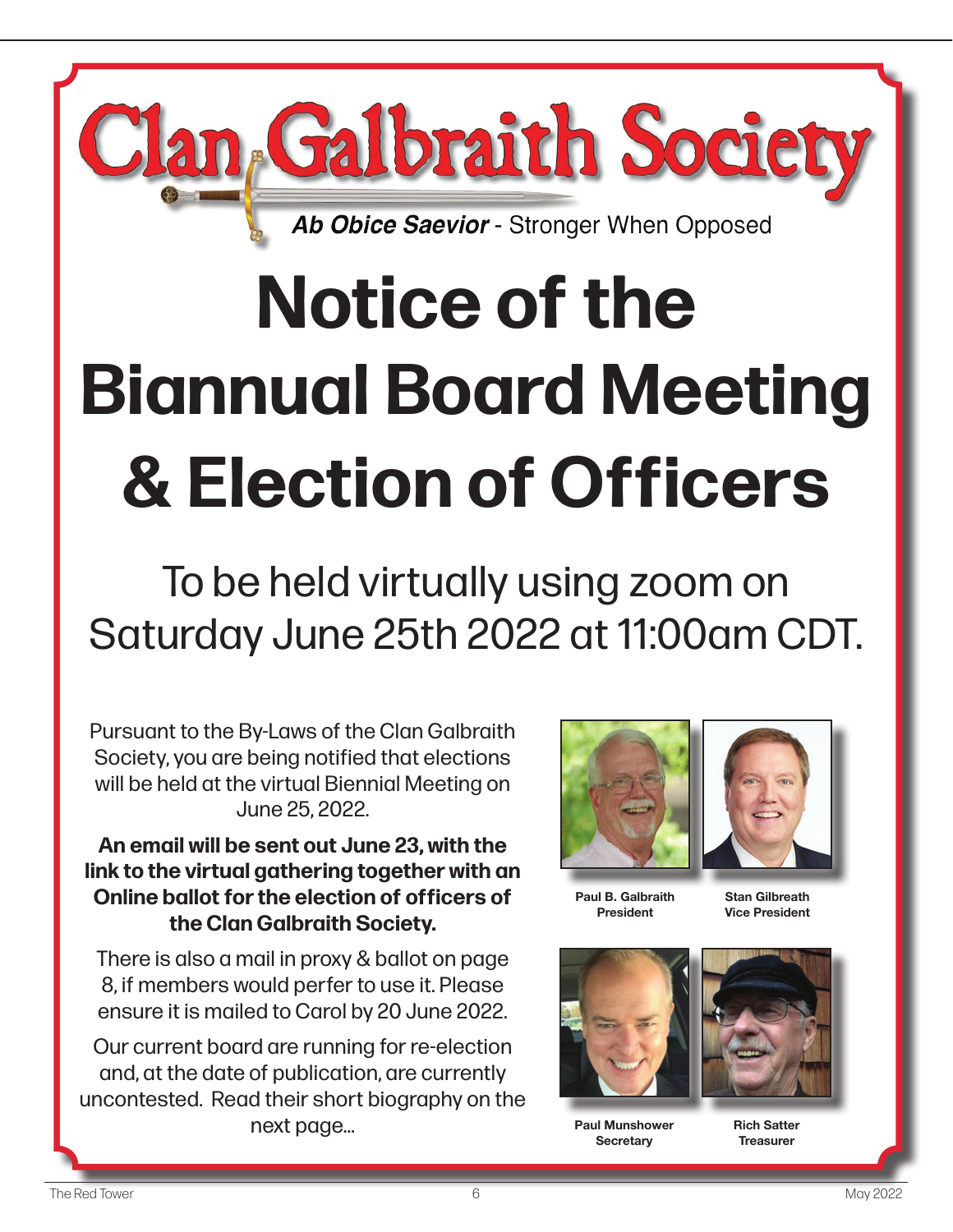#### **Candidate for President:**

#### **PAUL BECKER GALBRAITH**

I was born August 11th, 1958 in McMinnville, Tn. I have spent all my life living in Tennessee. I graduated in 1975 from Sewanee Academy and began College at Tennessee Tech University. I moved with my family to Memphis in the fall of 1975 and began attending Memphis State. I started working in 1977 when I joined the McDonald's Corporation in a management level. In 1989, I joined Procter and Gamble in Jackson, Tn until the Pringles plant was sold in 2012 to Kellogg. After retiring from P&G, I continued with Kellogg as an Electrical/ Instrumentation technician for 20 years. I have now retired again but finding myself as busy as ever. I am married for 37 years to a beautiful woman named Venice and we have a 27 year old daughter named Morgan. I have two brothers and one sister. My oldest brother Scott was one of the original members of the Clan Galbraith Association.

#### **Candidate for Vice President:**

#### **STAN GILBREATH**

I was born in Gainesville Georgia and grew up in North Alabama. I currently live in Johns Creek Georgia and have been here since 2000. I attended Auburn University (War Eagle!) and have a bachelor's degree in Computer Science and a master's degree in Applied Mathematics. I started my career as a programmer and have been fortunate enough to hold a number of positions that have developed my customer and "people" skills. I traveled frequently for work and pleasure, and I have been fortunate enough to visit all 50 states and several countries around the world. I currently own my own business (The Glass Guru of Johns Creek) and have been running it for the last 2 years. I have 2 wonderful girls, and 4 beautiful grandchildren! Genealogy and knowing our family history have been very important to me and my family. Many years ago, the family hired a genealogy expert to help trace our family tree. He gathered enough information to fill two large volumes, named "Gone to Alabama: A History of the Dobbs and Gilbreath Families". The 2 volumes were printed, and a copy is housed in the Library of Congress. I would be honored to serve as Vice President of Clan Galbraith for another term and help to preserve our heritage!

#### **Candidate for Treasurer:**

#### **RICHARD SATTER**

I was born of Norwegian stock and raised on a farm in western North Dakota. I attended one-room country schools through the eighth grade followed by Watford City high school and a degree in Mechanical Engineering from North Dakota State University. I had a thirty year

career with Lockheed Martin employed as a missile systems engineer on the Trident submarine missile system. I primarily worked at the Bangor Submarine Base near Bremerton. WA, with two years in Scotland working with the British on their missile submarines. My wife Stephanie is the Galbraith in our family. In 2012, Stephanie and I bought a grist mill in East Tennessee that was built in 1792 by Stephanie's fifth great grandfather, William Cox. Through marriages of the Cox, Cobb and Galbraith families, this mill stayed in the family until 1877 when J. P. Galbraith sold it and moved to Oregon. It was nice to get the mill back in the family. Stephanie (Taffy) and I are retired and divide our time between our home in Bremerton and about four months at the mill in the spring and fall with a couple months each summer in our boat cruising between Seattle and Alaska. In my spare time I restore collector cars. My latest project is a 1930 Cadillac V8. We have two children and two grandchildren, all living in the Bremerton area.

#### **Candidate for Secretary:**

#### **PAUL MUNSHOWER**

Most of you probably know me from my Facebook posts and my Secretary's articles that are published in the Red Tower. This is the second time that I have run for office, as Secretary in an appointed position completing the term of the previous Secretary. I typically volunteer for any project that seems to come my way, so I am always holding some position. I am currently the Worshipful Master of Equality Lodge #44 in Martinsburg, West Virginia, and I serve as the Secretary for the Eastern Panhandle Shrine Club. I am also a member of numerous other Masonic organizations that include the Royal Order of Scotland. I have a Bachelor of Arts Degree from the University of Pittsburgh at Johnstown in History and Communications. I also have a Master of Arts Degree from the Indiana University of Pennsylvania in Industrial and Labor Relations. For the past 28 years I have worked for the United States Department of Justice at the Federal Bureau of Investigation, National Drug Intelligence Center and currently at the Bureau of Alcohol, Tobacco, Firearms and Explosives. I write strategic and statistical reports and support active case investigations involving violent crime and counterterrorism. If elected, I look forward to serving you in my capacity as Secretary!